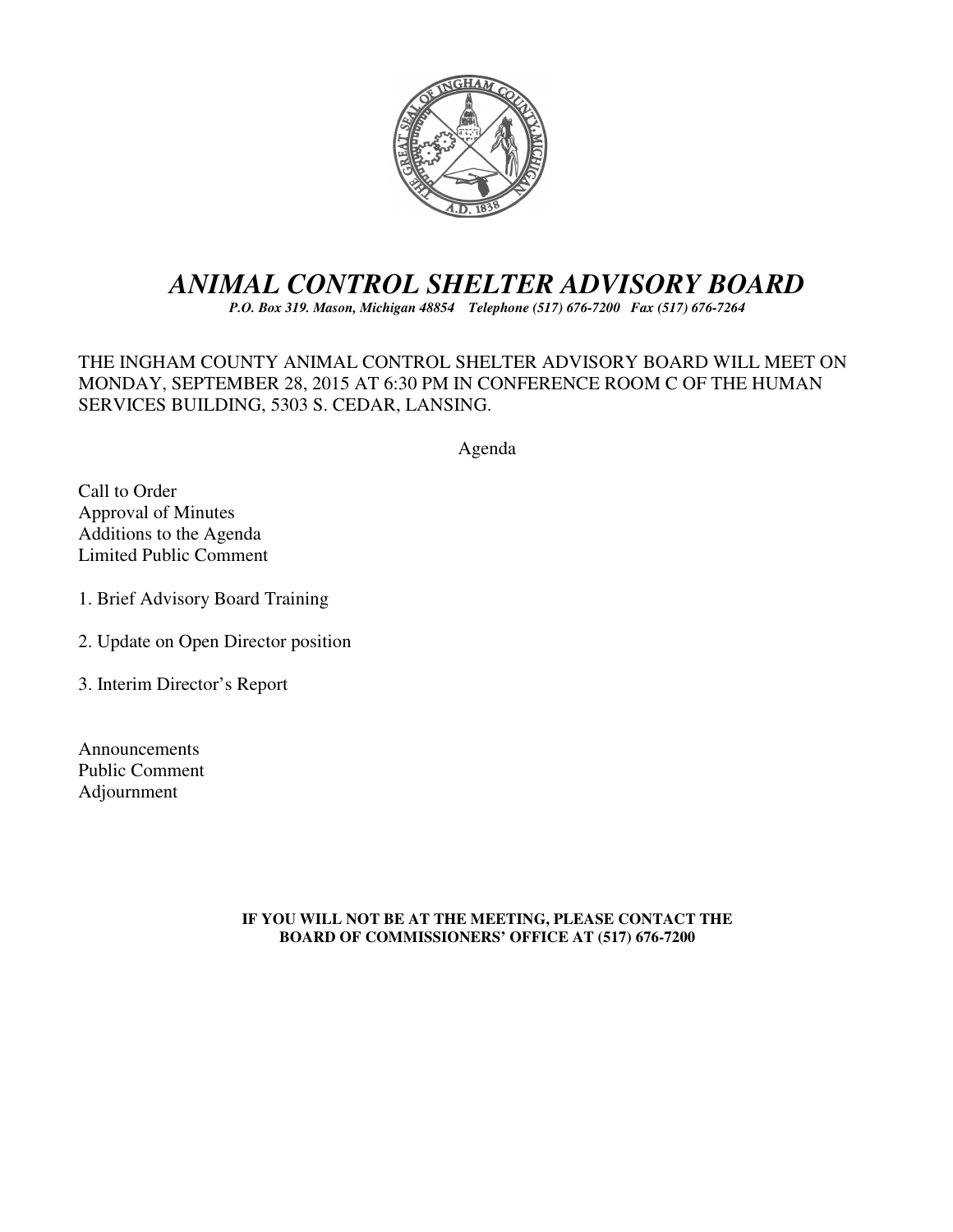# Ingham County Animal Control Shelter Advisory Committee Minutes July 27, 2015

Board Members Present: Katelyn Turner, Dr. Maria Iliopoulou, Tom Hess, Commissioner Todd Tennis, and Sean Haskin.

Board Members Absent: Angela Bouler.

Others Present: Commissioner Kara Hope, Commissioner Bryan Crenshaw, Anne Burns, and Theresa Carter

## Call to Order

The Ingham County Animal Control Shelter Advisory Board meeting of July 27, 2015 was called to order by Vice Chair Tom Hess at 6:30 p.m. in Conference Room C of the Human Services Building at 5303 S Cedar Street in Lansing, Michigan.

## Approval of Minutes

Commissioner Tennis motioned to accept the minutes. Mr. Haskin seconded the motion. Minutes were approved.

#### Additions to the Agenda

- 1. Secretary Teresa Lippert has resigned from the advisory board.
- 2. Sean Haskin was elected secretary.

Limited Public Comment

None

# 1. Deborah Shutt, Michigan Pet Fund Alliance

Provided a PowerPoint presentation on different ideas for shelters to operate. Will provide the board with a copy of the presentation.

#### 2. Results of NAACO Review

Anne Burns stated that the review was still in draft form. After the draft form is completed it will go to the Law and Courts Committee. Ms. Burns believes it will still take about 2-3 months for this review to reach this board.

# 3. MDARD Inspection/Special Report/Warning Letter Update

Ms. Burns stated that there are new foster procedures in place for the animals. Ms. Burns will be providing a copy of this policy to this board.

# 4. Update on ICAC Policies & Procedures Preparation

There are no new polices or procedures as the previous Director has resigned. Ms. Burns stated that they are waiting on the Interim Director to make any changes and/or additions.

# 5. Director's Report

Ms. Burns highlighted that 59 adoptions took place from the Adopt-A-Fest 2015. She states that there were 433 volunteer hours on June  $12<sup>th</sup>$  and  $13<sup>th</sup>$ . The outreach center is having great success in selling spay and